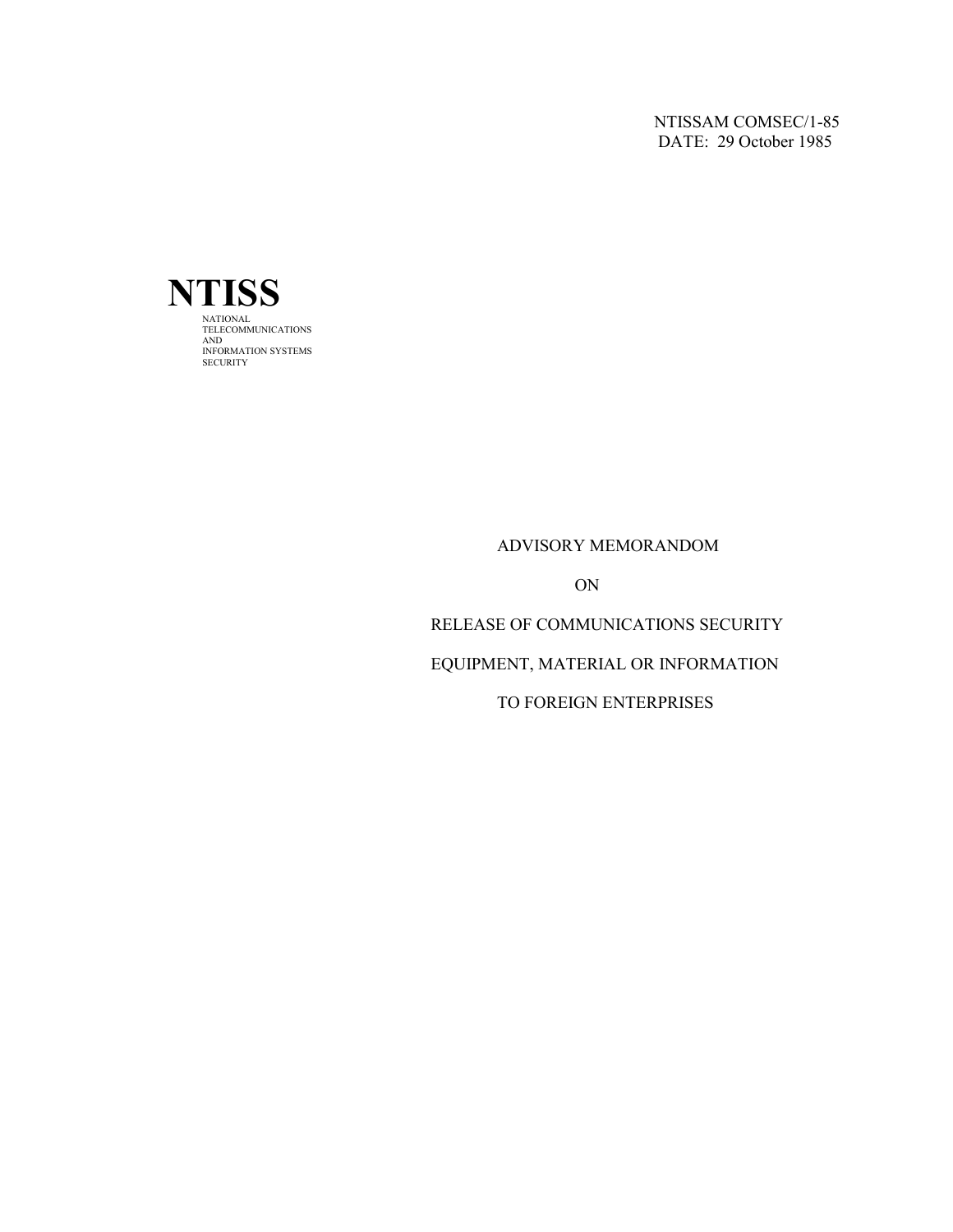

# **NTISS NATIONAL MANAGER**

## FOREWORD

1. National Telecommunications and Information Systems Security Advisory and Information Memorandum COMSEC/l-85, "Release of Communications Security Equipment, Material, or Information to Foreign Enterprises , announces criteria to be considered in determining the advisability of releasing COMSEC equipment, material, or information to private enterprises which are foreign owned, controlled, or influenced. The subject of release of COMSEC information to foreign governments and international organizations is addressed separately in NCSC-6, "National Policy Governing the Disclosure or Release of Communications Security Information to Foreign Governments and International Organizations," dated 16 January 1981.

2. Additional copies of this Advisory Memorandum may be obtained from:

Executive Secretariat National Telecommunications and Information Systems Security Committee National Security Agency Fort George G. Meade, MD. 20755—6000

> WILLIAM E. ODOM Lieutenant General, USA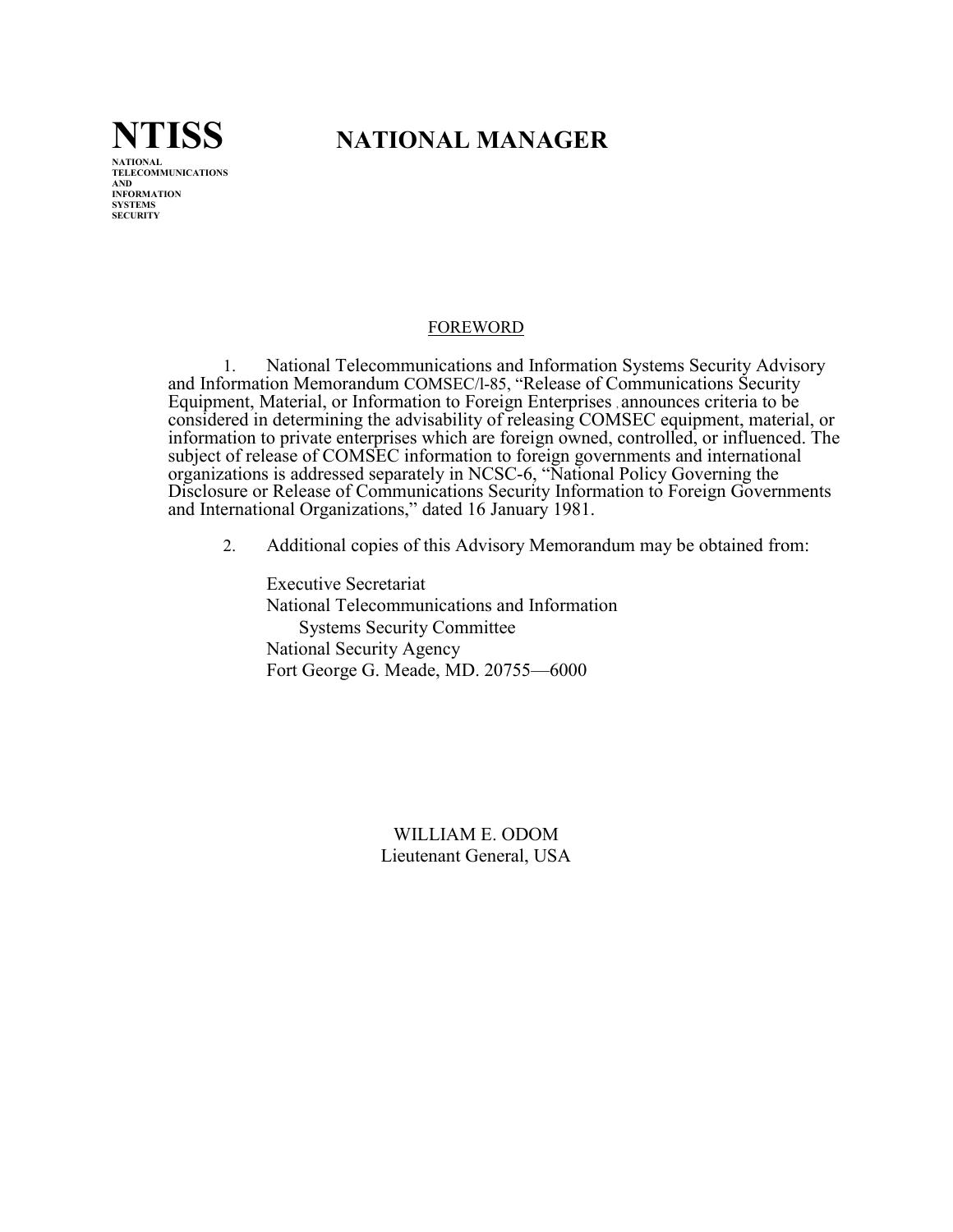## **NTISS ADVISORY AND INFORMATION MEMORANDUM ON RELEASE OF COMMUNCATIONS SECURITY EQUIPMENT MATERIAL, OR INFORMATION TO FOREIGN ENTERPRISES**

## SECTION I - PURPOSE

1. This Advisory and Information Memorandum announces criteria concerning release of COMSEC equipment, material, or information to foreign enterprises.

#### SECTION II - DISCUSSION

2. In accordance with existing policy, the National Manager shall not approve the release of COMSEC equipment, material, or information to a foreign enterprise, except as provided for by federal law, treaties or international agreements to which the United States is signatory, or by Executive Orders, and Presidential Directives, or when the National Manager determines that it is clearly in the national interest of the United States. Such determinations shall be granted solely on a case-by-case basis, in consonance with the criteria contained in Section III.

## SECTION III - CRITERIA

3. The determination of whether a corporation, partnership, association, or other business entity, including a sole proprietorship is a foreign enterprise will be based upon consideration of the following criteria:

(a) Incorporation in a foreign country; or

(b) Foreign interest ownership or beneficial ownership of five percent or more of its securities, or

(c) Key management position(s) held by non—U.S. citizens; or

(d) Demonstrable foreign interests in control of or capable of influencing the election, appointment, or tenure of directors, officers, or executive personnel of the organization; or

- (e) Indebtedness to foreign interests; or
- (f) Any income derived from foreign interests; or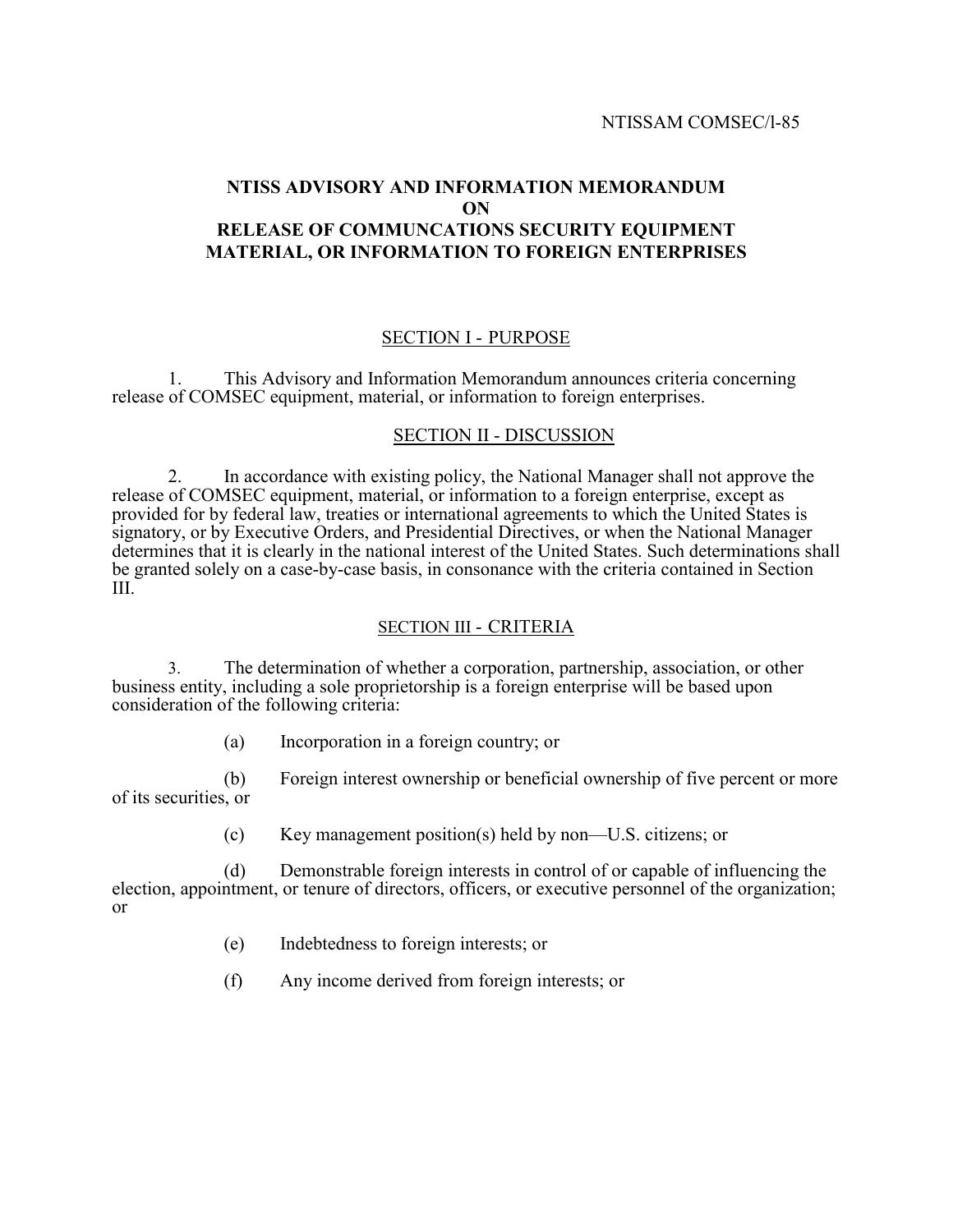## NTISSAM COMSEC/1-85

(g) Five percent or more of any class of its securities held in "nominee shares," in "street names," or in some other method that does not disclose the beneficial owner Of equitable title; or

(h) Interlocking directors with foreign interests; or

(i) Any other factor that indicates or demonstrates a capability on the part of foreign interests to control or influence the operations or management of the business organization concerned.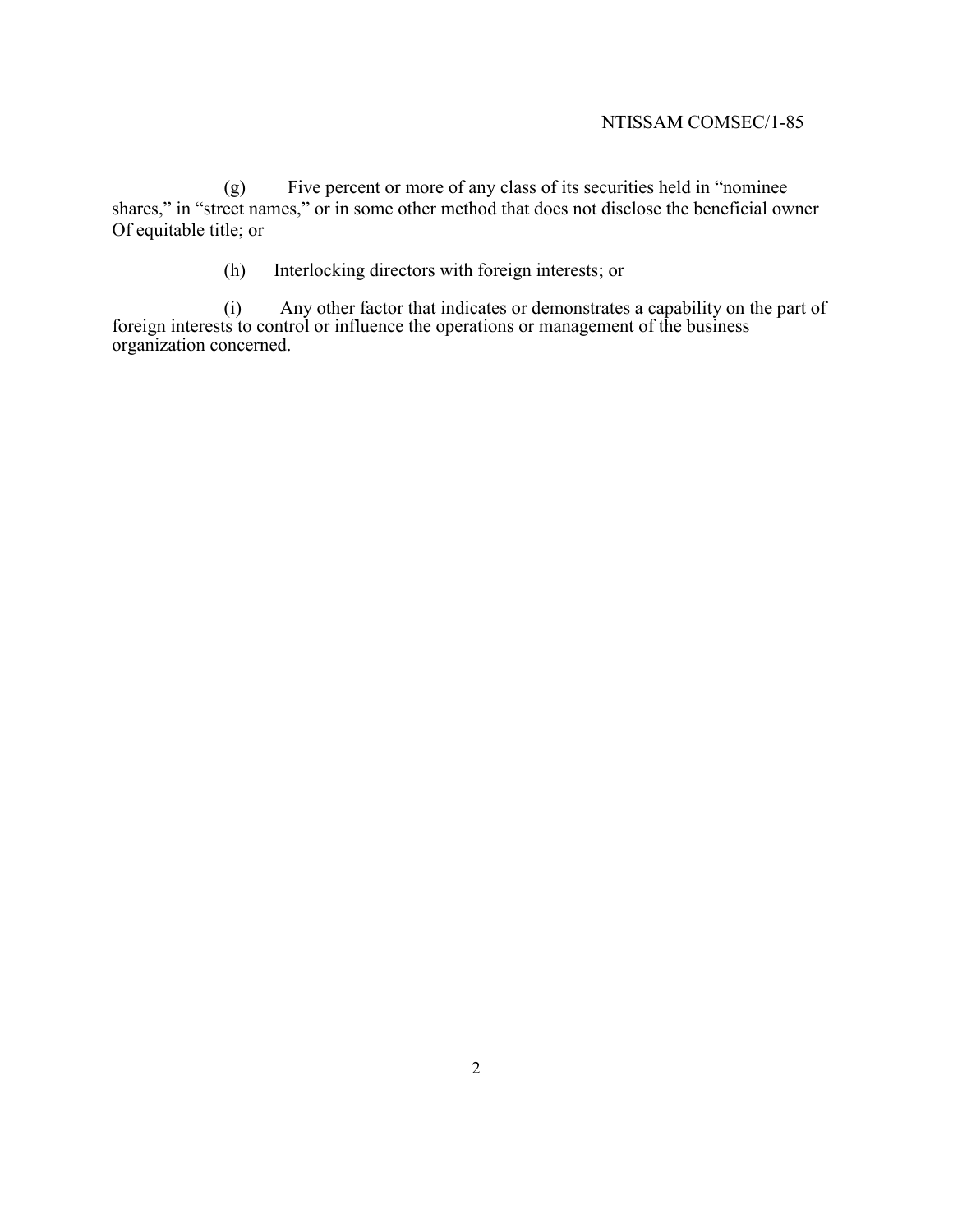DISTRIBUTION: NSA SPECIAL DISTRIBUTION Plus: NSC (ATTN: Mr. DeGraffenreid) OMB (Intel Branch NSD) ODASD (3) (Cdr Caseman) (2)  $OJCS (C3S)$  (2)  $CSA (DAIM—OI)$  (2)  $CSA (DAMI—CIC)$  (10)  $CSA (DALO—SMC)$  (2) CSA (DAMA-CSC) (2) CNO (OP-941) (3)  $CMC (CC)$  (5) USCINCCENT (COJ6-C) (2) USCINCEUR (C3S) (2) USCINCLANT (C3S) (2) USCINCPAC (C3S) (2) USCINCRED (RCC4S-O) (2) USCINCSO  $(J6)$   $(2)$ HQ USAF (SITT) (3) HQ SPACECMD (2)  $HO$  MAC (SE)  $(2)$  $HQ$  SAC  $(SI)$  $(2)$  $HQ$  TAC  $(SI)$   $(2)$  AFCSC (EPXP) (20) COMUSFORCARIB (J6) (2) COMUSFJAPAN (J6) (2) COMUSFKOREA (J6) (2) DIR ARFCOS (2) DCSO (CODE B315) (20)  $DIA (RSI-5)$  (10) DIS (V0410) (5)  $DLA (DLA-TI)$  (2) DNA (LECD) DIR TRI TAC (TT-SC) DIR TRI-TAC JTE (TT/TE-C) CDR USAINSCOM (IAOPS-OP-P) (15) CDR USACSLA (SELCL-NMP) (5)  $COMNAVSECGRU (G-61)$  (15) COMDT COGARD (GTES-5) COMCOGARDLANTAREA COMC OGARDPACAREA **COMCOGARDONE** COMCOGARDTWO COMCOGARDTHREE COMCOGARDFIVE COMCOGARDSEVEN COMCOCARDEIGHT COMCOGARDNINE CDMCOGARDELEVEN COMCOGARDTWELVE